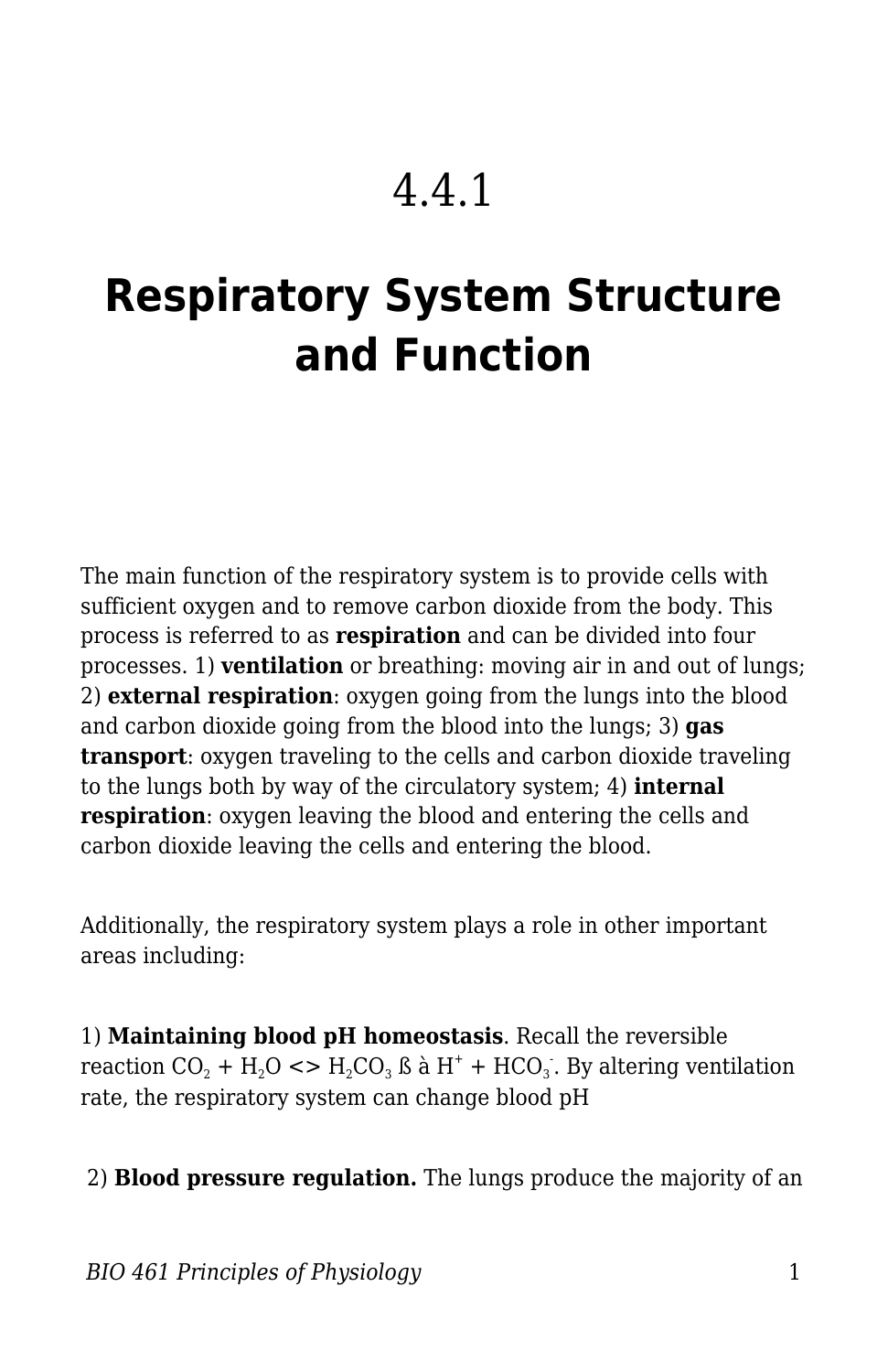enzyme called angiotensin converting enzyme (ACE) which when produced, leads to increased blood pressure.

3) **Sound production.** Air is forced past the vocal cords and folds causing them to vibrate and produce sound waves. Oral and nasal cavities and the tongue, teeth, and lips affect the final sound product.

4) **Sense of smell**. Chemoreceptors for olfaction are located in the superior region of the nasal cavity.

5) **Defense.** Foreign material such as dust and bacteria are filtered and trapped by hair and mucus and also are removed by the mucociliary escalator system and phagocytes.

The paired lungs are housed inside the thoracic cage with their surfaces in close proximity with the ribs. Pleural membranes line the outer surface of the lungs (visceral pleura) and the walls of the thoracic cavity (parietal pleura). The space between these membranes is the pleural cavity. This cavity is filled with a thin layer of **serous fluid** produced by the epithelial cells of the serous membranes. As the elastic lung tries to recoil (get smaller), it pulls away from the ribs. This increases the volume of the pleural cavity and a negative pressure is created in the pleural cavity that pulls or sucks on the lungs to keep them from collapsing. This enables the lungs to inflate or deflate with changes in thoracic cavity volume. Think of two wet microscope slides abutted up against one another when one attempts to pull them apart. The water in between them creates a negative pressure, making it very difficult to pull them apart. But they are easily able to slide past one another. It is the same with the parietal pleura of the thoracic cavity and the visceral pleura of the lungs - they strongly adhere to one another and are difficult to pull apart. But they will easily slide past one another because of the friction-reducing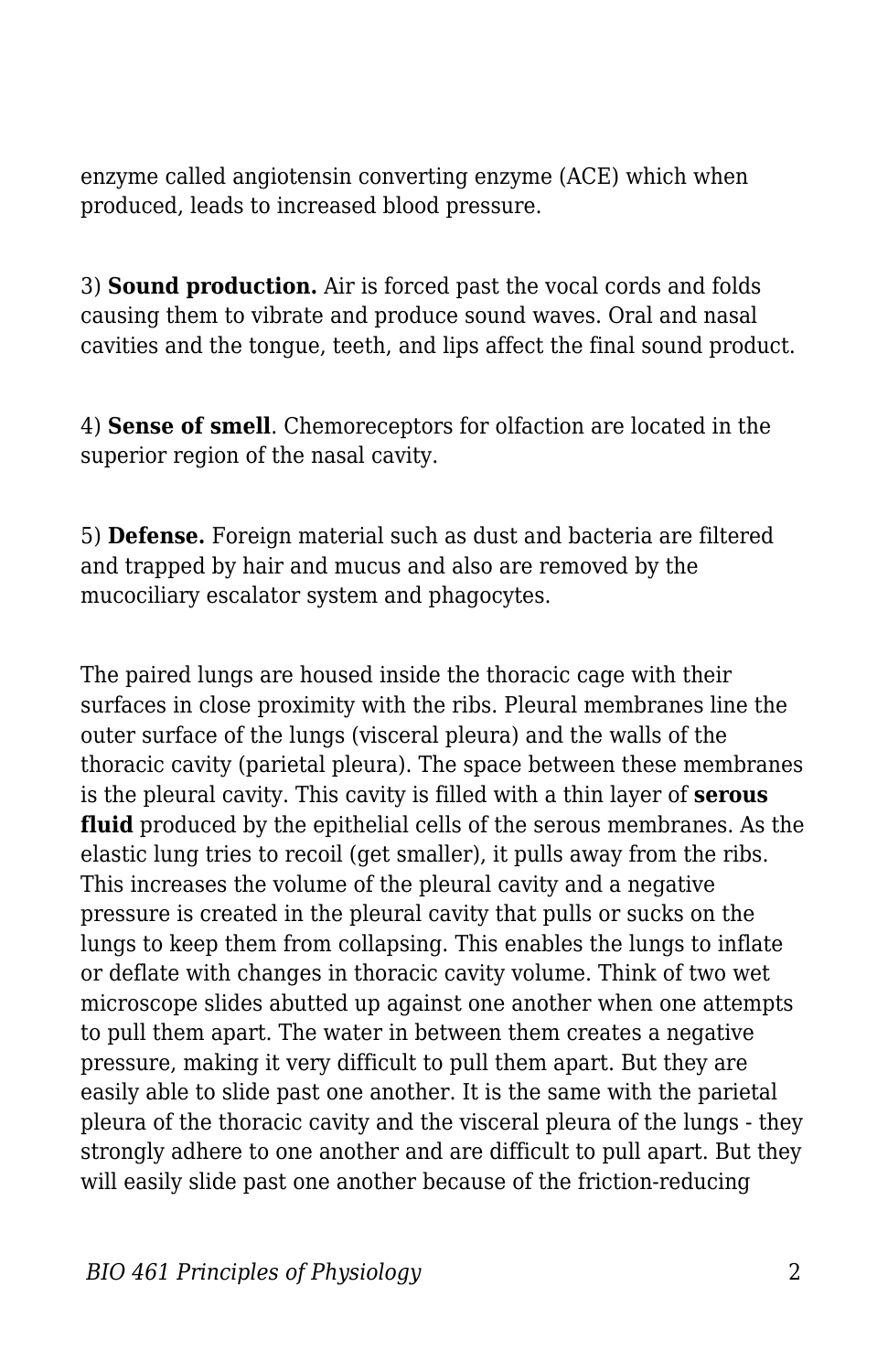serous fluid that is in between them.

The functional unit of the lung is the alveolus (alveoli *pl.*). Think of the alveoli as being little pieces of fruit on the end of the very small branches (see image below). Gas exchange between air and blood takes place in these small, air-filled chambers. Together, both lungs house 300-400 million alveoli. They act to greatly increase the surface area for gas exchange.

The tubes leading to the alveoli are called bronchioles and are lined with smooth muscle. Relaxation and contraction of this smooth muscle changes the diameter of the bronchioles, affecting the volume of air that moves down the passages. During intense physical activity, smooth muscle lining respiratory tubes relax, resulting in decreased airflow resistance and increased airflow volume. An acute asthma attack is characterized by increased contraction of smooth muscle in the bronchi and bronchioles, decreasing air flow to the lungs. In extreme cases, airflow may become so restricted that an attack may be life threatening.